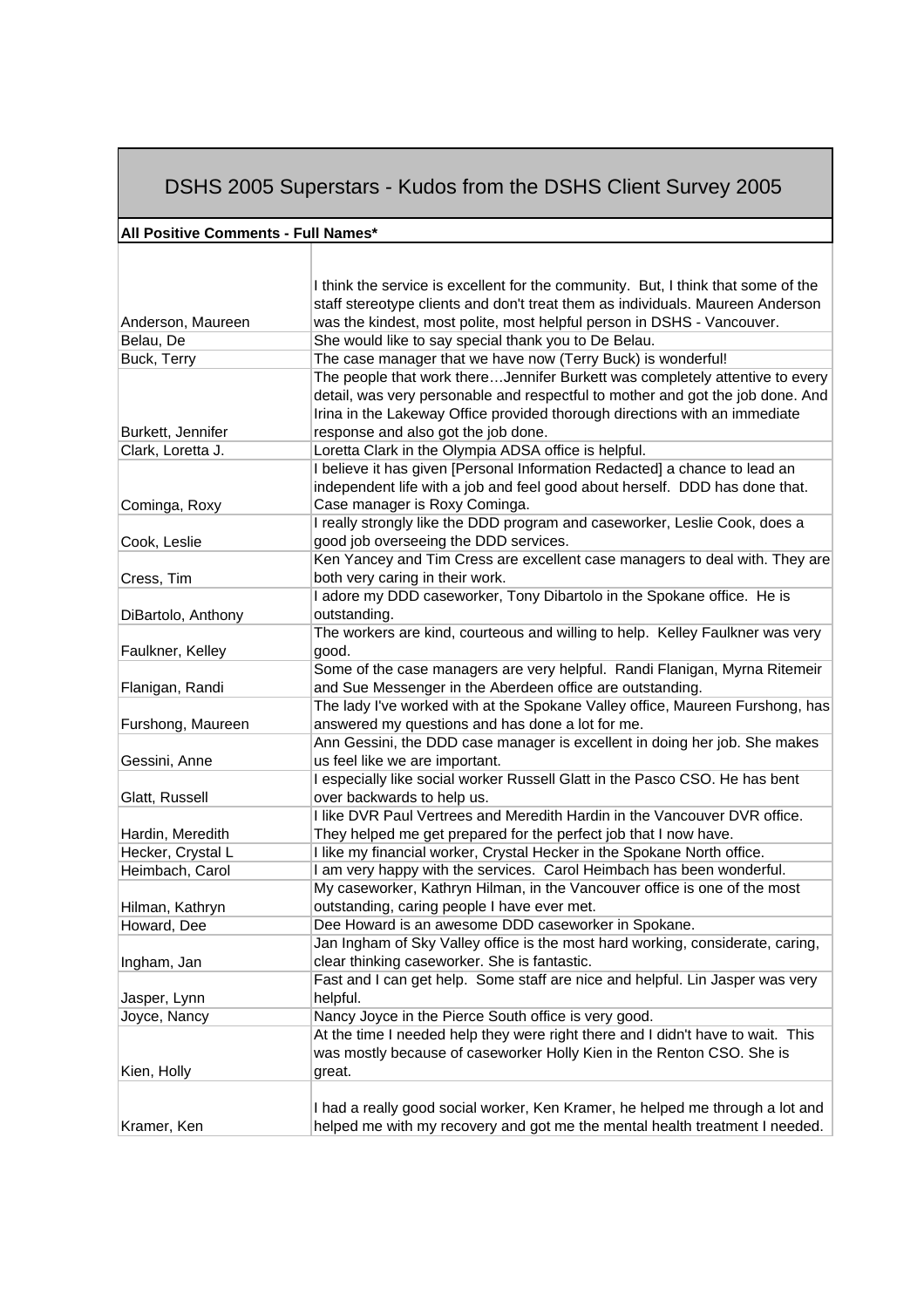|                         | I like the way Jodie Littlejohn in the Yakima CPS office handled my case. She |
|-------------------------|-------------------------------------------------------------------------------|
|                         | was very supportive even when I was balking. She also helped us with the      |
| Littlejohn, Jo A.       | Catholic Family Preservation Services in Yakima.                              |
|                         | The caseworker, Lori Marshall in the Yakima DCS office was very efficient and |
| Marshall, Lori          | easy to work with.                                                            |
|                         |                                                                               |
|                         | Allie McCann, at DSHS office in Bellingham - I thought she was great. Very    |
| McCann, Ellie           | helpful, prompt and was very good! Great listener and was very caring.        |
|                         | No, overall I am very pleased with the past and present (Jim McGee) case      |
|                         | managers that [Identifying Data Redacted] has had. I find them to be very     |
|                         | caring people although they are overworked. They work within the framework    |
| McGee, Jim              | of what they can do. Mary Norris, another excellent one!                      |
|                         | Some of the case managers are very helpful. Randi Flanigan, Myrna Ritemeir    |
| Messenger, Sue          | and Sue Messenger in the Aberdeen office are outstanding.                     |
|                         | The quality, professionalism and caring of her caseworkers. Thuan Ngo and     |
|                         | Courtney Thomas-Botham, both in the HCS office on Airport Way S, have been    |
| Ngo, Thuan              | extremely helpful.                                                            |
|                         | No, overall I am very pleased with the past and present (Jim McGee) case      |
|                         | managers that [Identifying Data Redacted] has had. I find them to be very     |
|                         | caring people although they are overworked. They work within the framework    |
| Norris, Mary            | of what they can do. Mary Norris, another excellent one!                      |
|                         | I just want to say that my CPS worker, Dawn Oster, is extremely helpful and   |
| Oster, Dawn             | she is the best one there! She helped my family out a lot.                    |
|                         | [Personal Information Redacted]'s care manager, Theresa Owen, is just         |
|                         | wonderful! She is responsive, caring and works hard. Her supervisor, Mary     |
| Owen, Theresa           | ??, is really great too.                                                      |
|                         | I want to thank Anna Panchenko for good understanding of the problems and     |
| Panchenko, Anna         | good advice.                                                                  |
|                         | Some of the case managers are very helpful. Randi Flanigan, Myrna Ritemeir    |
| Ritemeir, Myrna         | and Sue Messenger in the Aberdeen office are outstanding.                     |
| Soland, Joann           | My COPES worker, Joann Soland, is the best thing about DSHS.                  |
| Tate, Dan               | I like the people that work there. Dan Tate is especially caring.             |
|                         | The quality, professionalism and caring of her caseworkers. Thuan Ngo and     |
|                         | Courtney Thomas-Botham, both in the HCS office on Airport Way S, have been    |
| Thomas-Botham, Courtney | extremely helpful.                                                            |
|                         | I like DVR Paul Vertrees and Meredith Hardin in the Vancouver DVR office.     |
| Vertrees, Paul          | They helped me get prepared for the perfect job that I now have.              |
|                         |                                                                               |
| Watson, Katy            | The caseworker I have now, Katie Watson in the Kelso office, is real good.    |
|                         | The lady that we've worked with, Susan Weckesser in the Olympia Area          |
| Weckesser, Susan L      | Agency on Aging has been very eager to help.                                  |
|                         | Ken Yancey and Tim Cress are excellent case managers to deal with. They are   |
| Yancey, Ken             | both very caring in their work.                                               |

| All Positive Comments - Partial Names** |                                                                                |  |
|-----------------------------------------|--------------------------------------------------------------------------------|--|
|                                         | The receptionist in the Port Angeles CSO is very nice and helpful. I think her |  |
| Alice                                   | name is Alice.                                                                 |  |
|                                         | My worker, Mr. Bataha at the North King County CSO. He always went the         |  |
| Bataha, Mr.                             | extra mile.                                                                    |  |
| Campbell, Mrs.                          | Mrs. Campbell in the Pierce South office is wonderful to work with.            |  |
|                                         | There has been one caseworker, Carolyn, out of Seattle office who was          |  |
| Carolyn                                 | excellent in customer service.                                                 |  |
|                                         | Some of the workers try to help you. Mrs. Compton does a good job of helping   |  |
| Compton, Mrs.                           | you, if you can get to her.                                                    |  |